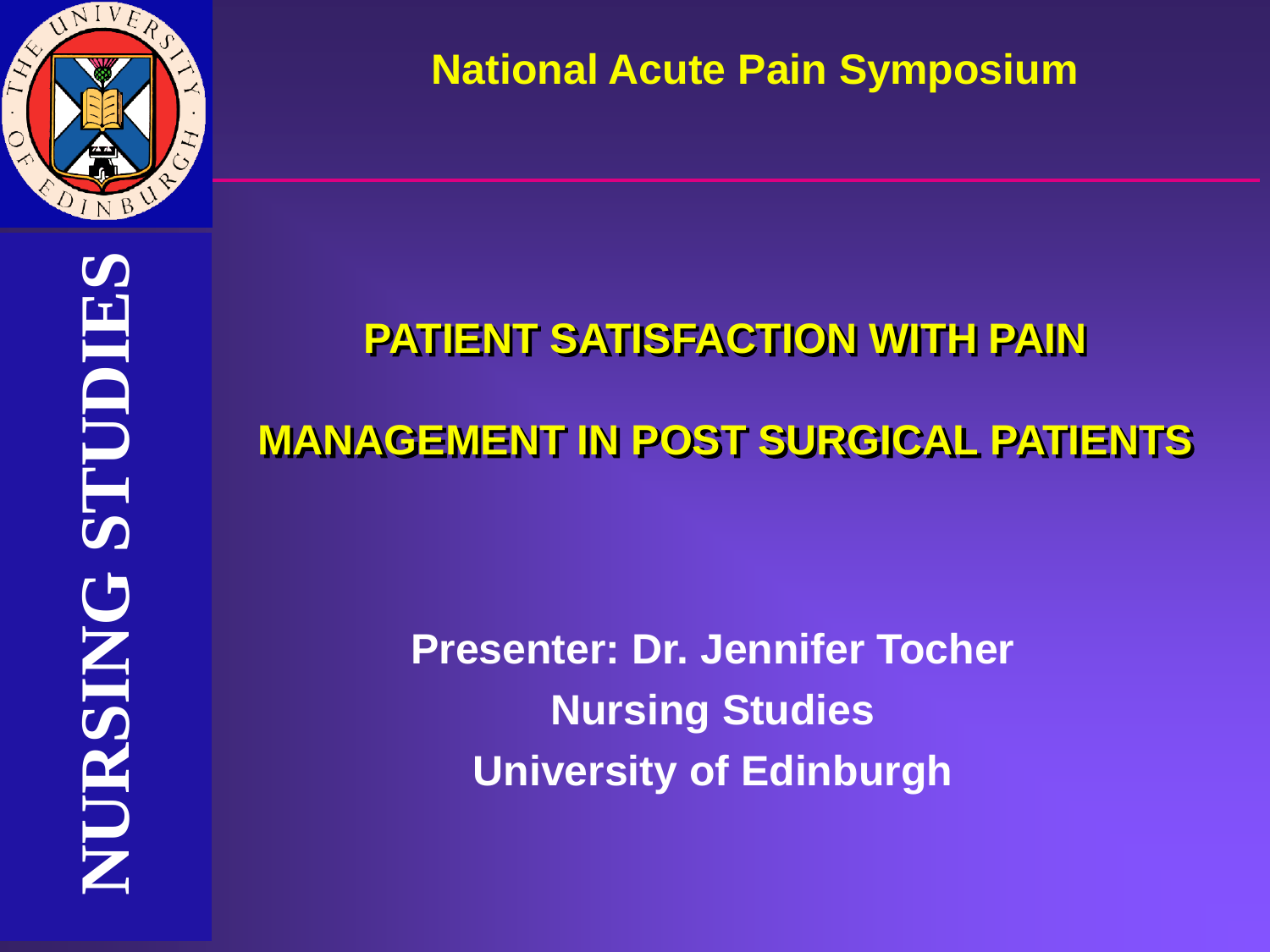

*'An Exploratory Study of Patients Suffering From Severe and Enduring Pain in Surgical Wards.'*

**Co-investigators –Dr. Sheila Rodgers, Dr. Margaret Coulter, Ms Debbie Watt, Ms Lesley Dickson.**

*Funded by the University of Edinburgh Development Trust Research Fund*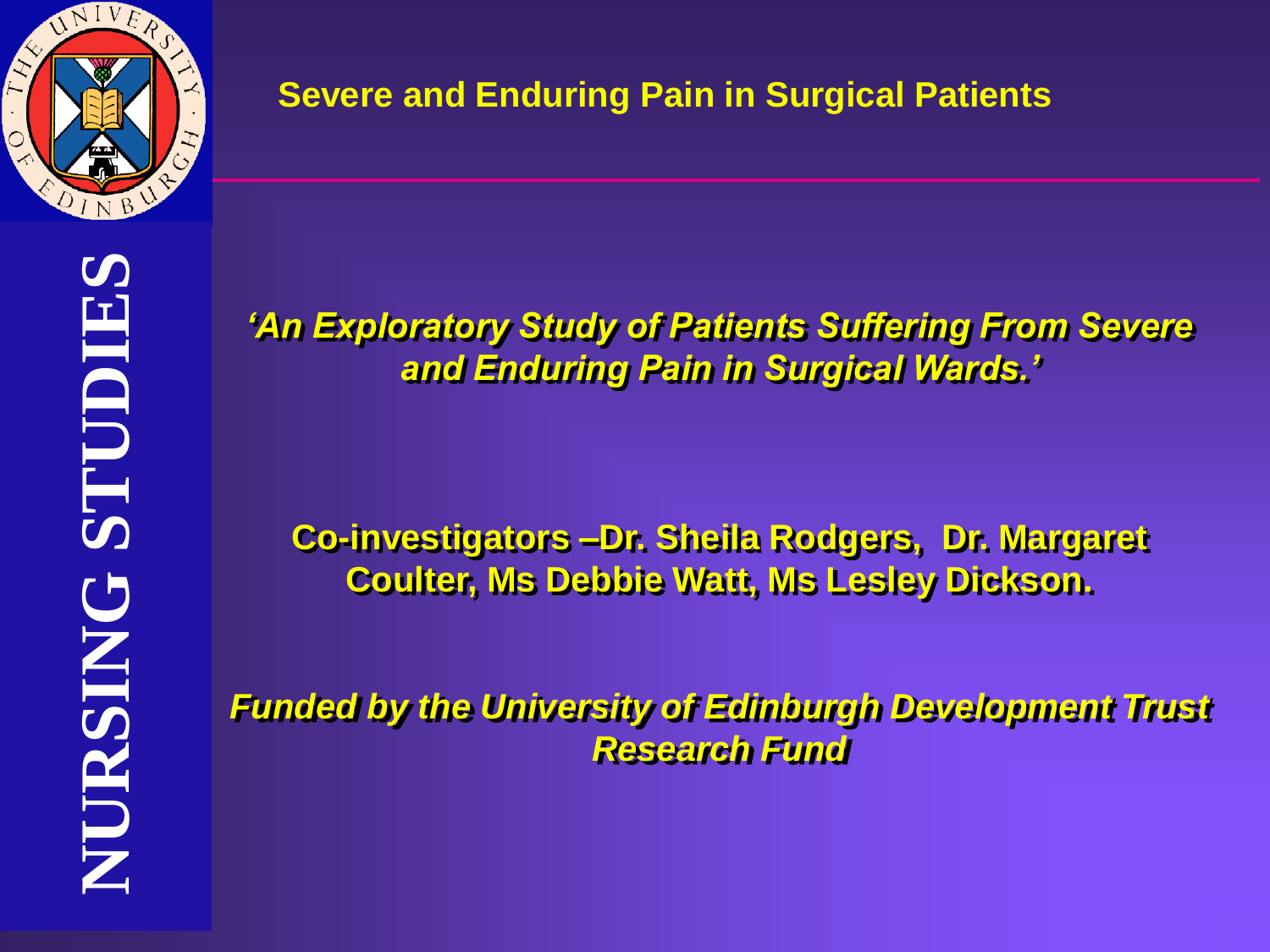

▪**Patient Satisfaction:** The 1989 "Working for Patients" paper really threw the concept of the patient as a consumer to the fore

**If is the most frequently measured outcome of hospital** stay behind mortality and morbidity (Anderson et al 2007) ▪No consensus of a definition

•Patients' satisfaction related to extent which general health care needs and condition-specific needs are met (Asadi-Lari 2004).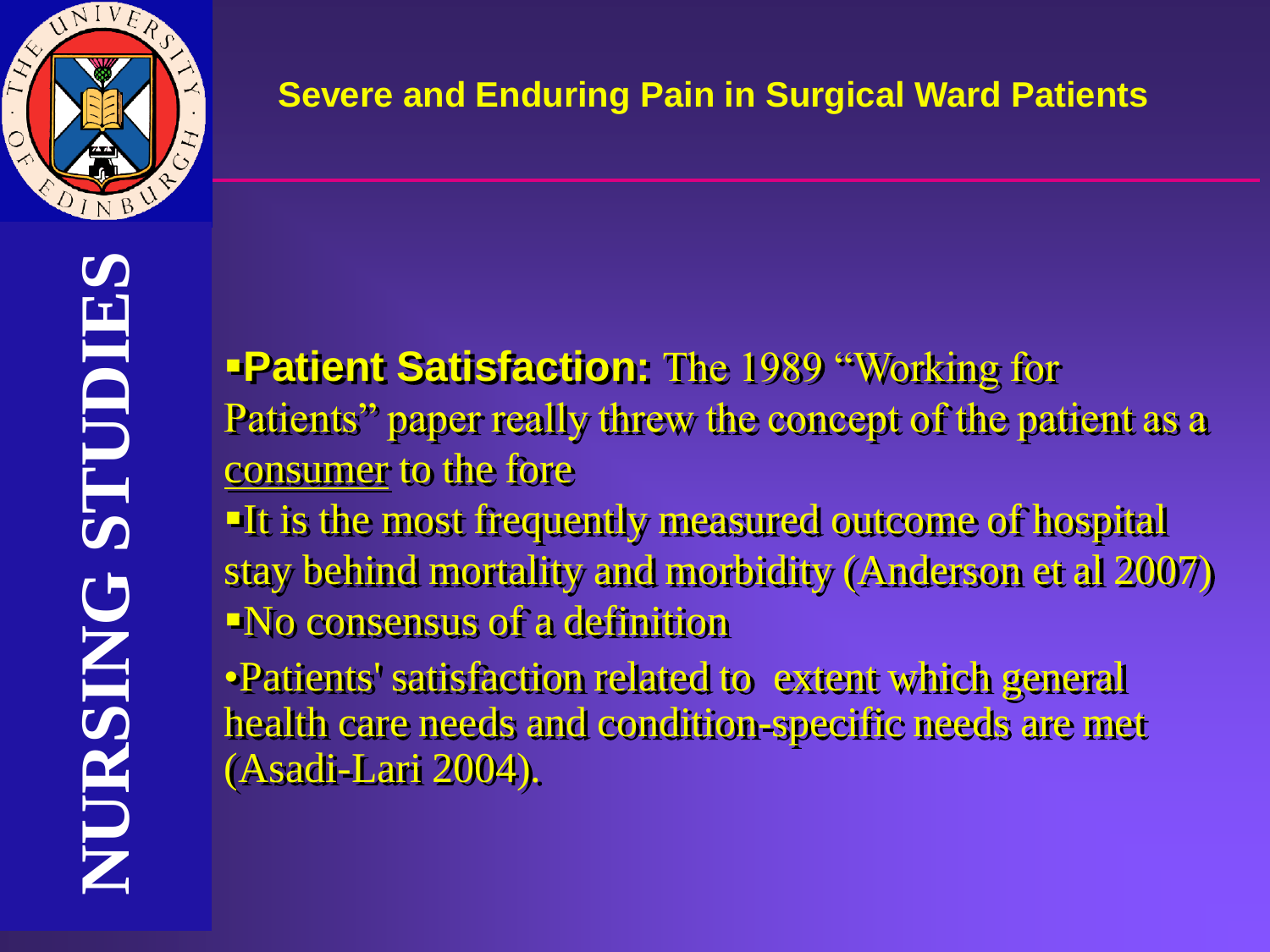

- Patient satisfaction with pain management:
- There is increasing evidence that patients report 'satisfaction' with pain relief *despite* reporting high pain scores or severe pain
- 'Satisfaction' may therefore be a negligible endpoint as far as pain management is concerned (Tocher et al 2014,Idvall 2002, Svensson 2001).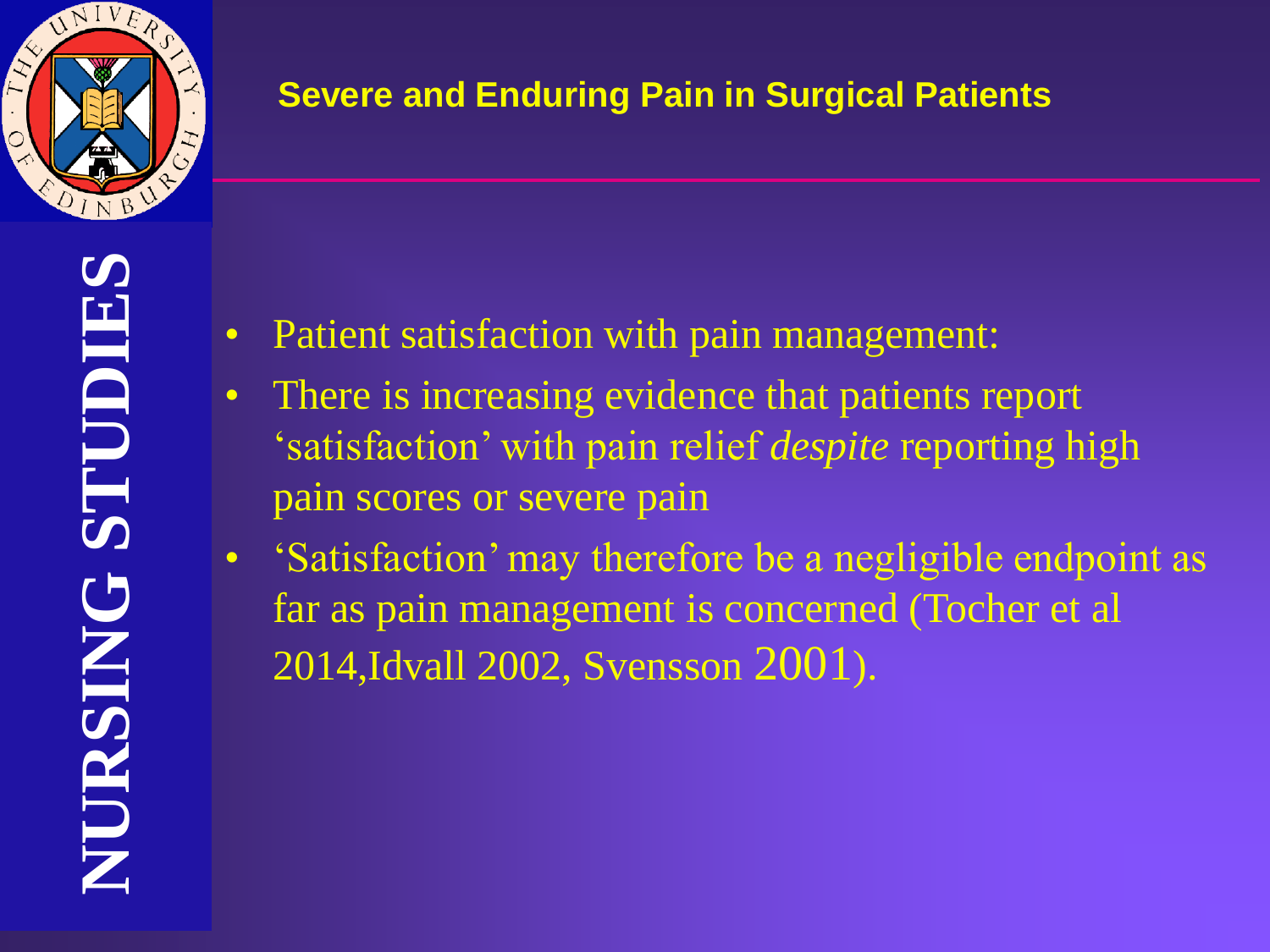

- Post Surgical Pain: Despite advances in modern medicine, specifically anaesthetics, acute pain following surgery is a common and not unexpected condition (Shoenwald 2006)
- Advent of acute pain teams improved the overall management of pain in acute settings (McDonnell et al. 2005, McDonnell et al. 2003)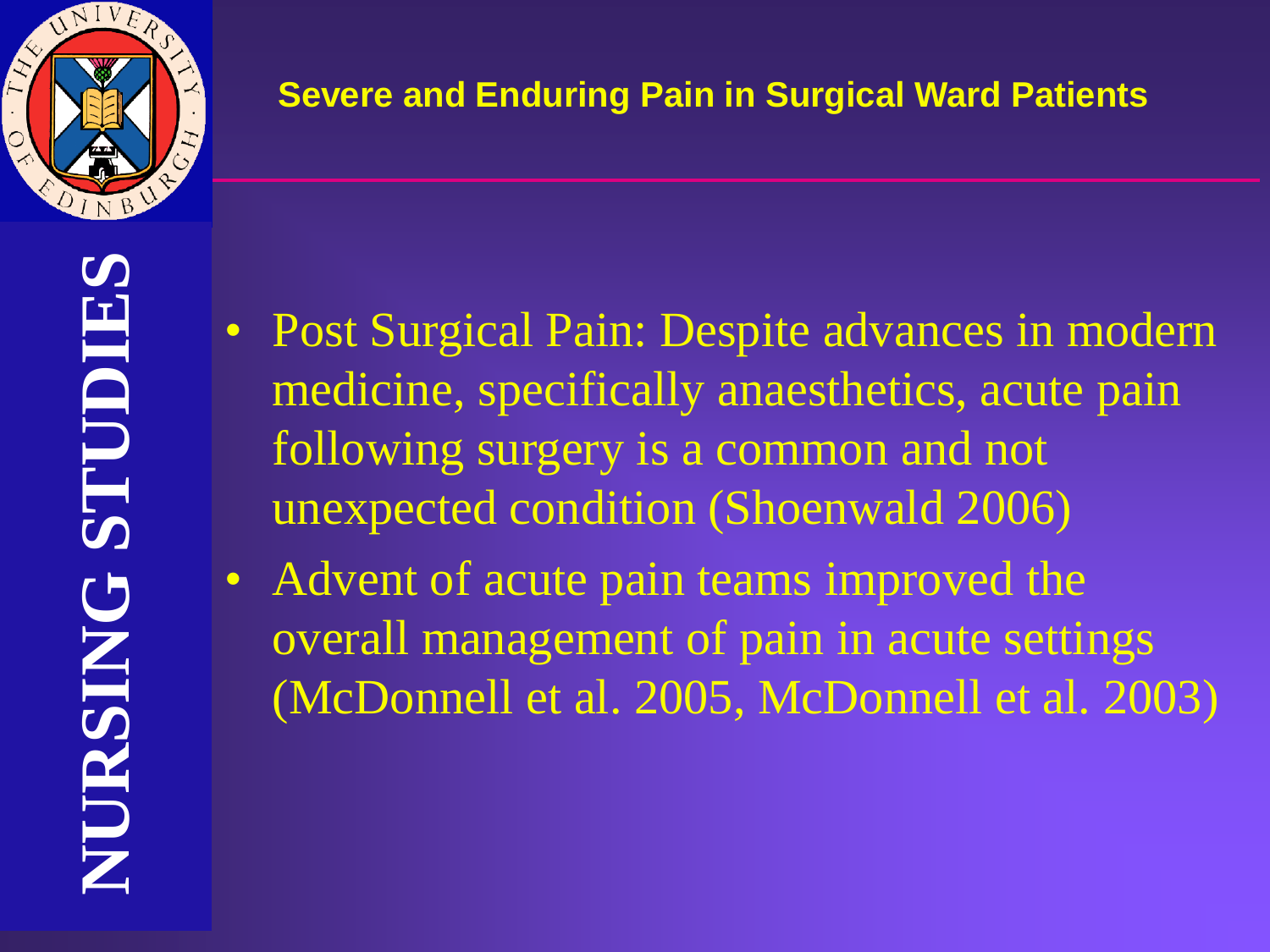

- Assessment of pain is a common theme in the pain management literature and the focus of numerous primarily correlational research studies (Manias 2004)
- The concept of user involvement is rightly given considerable emphasis by Government policy (Beresford 2007)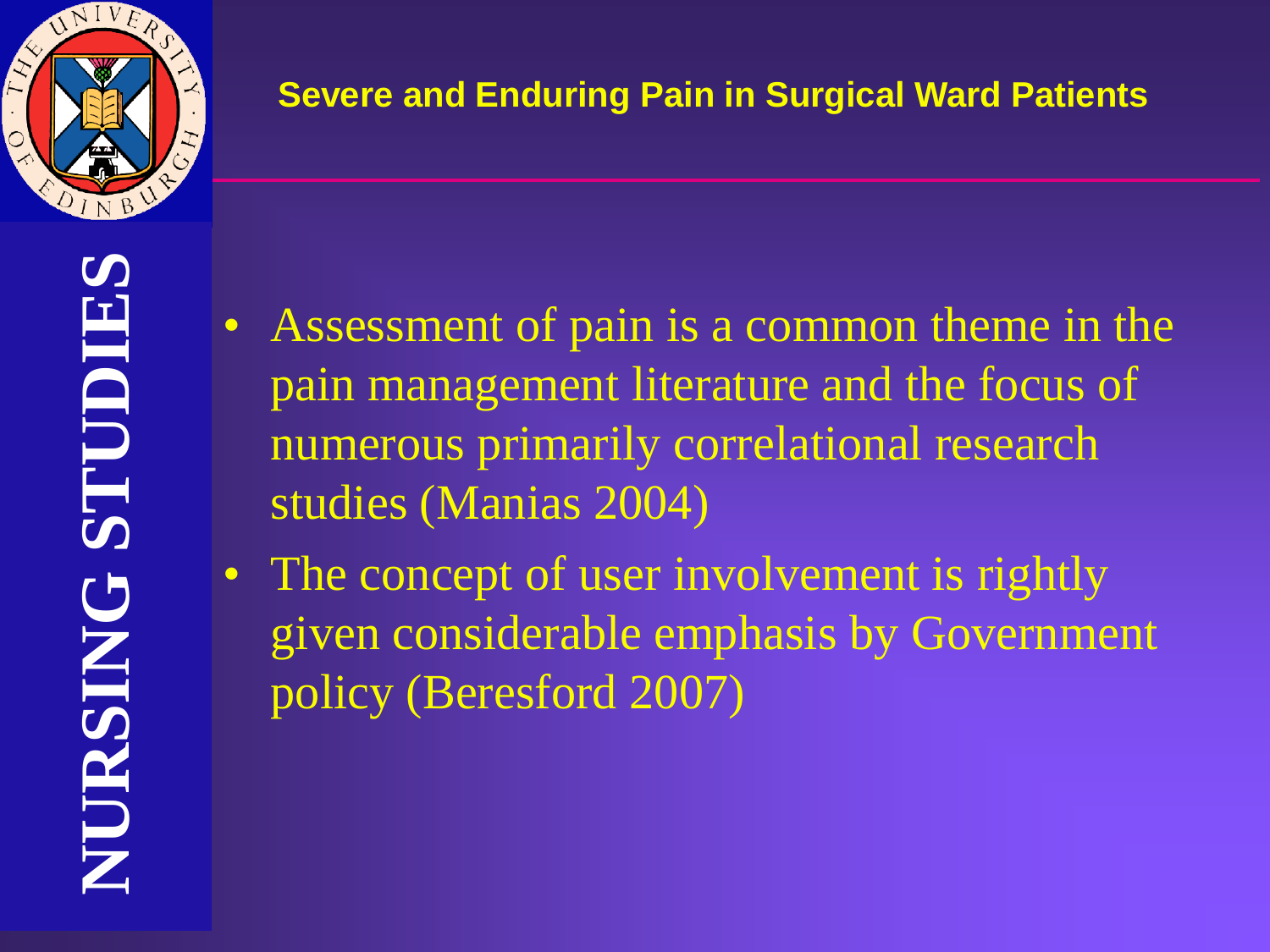

# **Aim of the study:**

**To identify and characterise surgical patients reporting severe and enduring pain (SEP) and to look for demographic variables that might be associated with SEP.** 

## **Research Questions:**

**1. What are the prevalence and characteristics of patients reporting 'SEP in surgical settings?**

**2. What demographic variables are associated with reporting SEP?**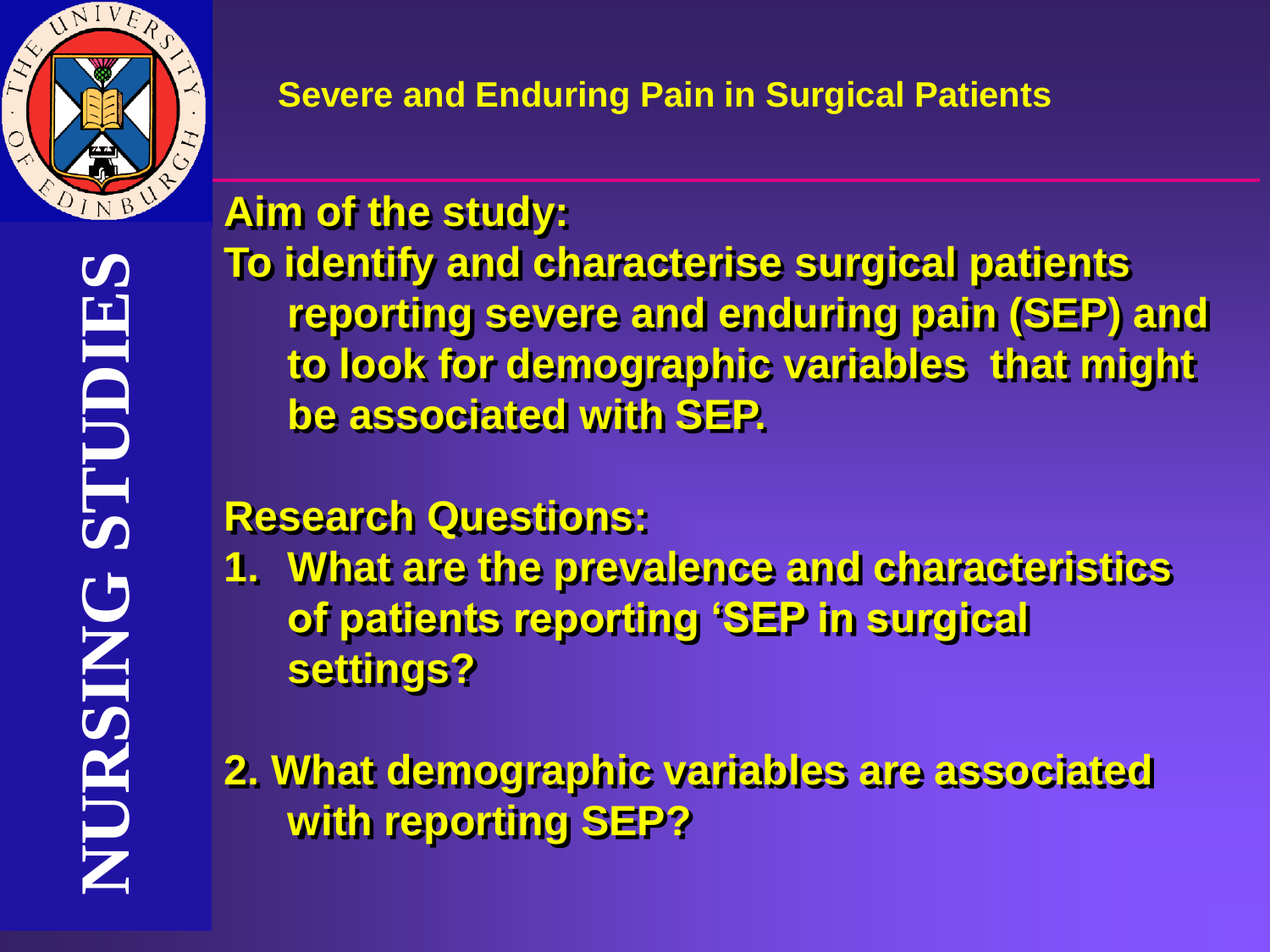

**Secondary analysis of the 2006 Patient Perspective survey undertaken by NHS Lothian's patient user group** 

- **5,934 patients surveyed**
- **Overall response rate 65.9%**
- **2,269 adult patients in surgical wards responded**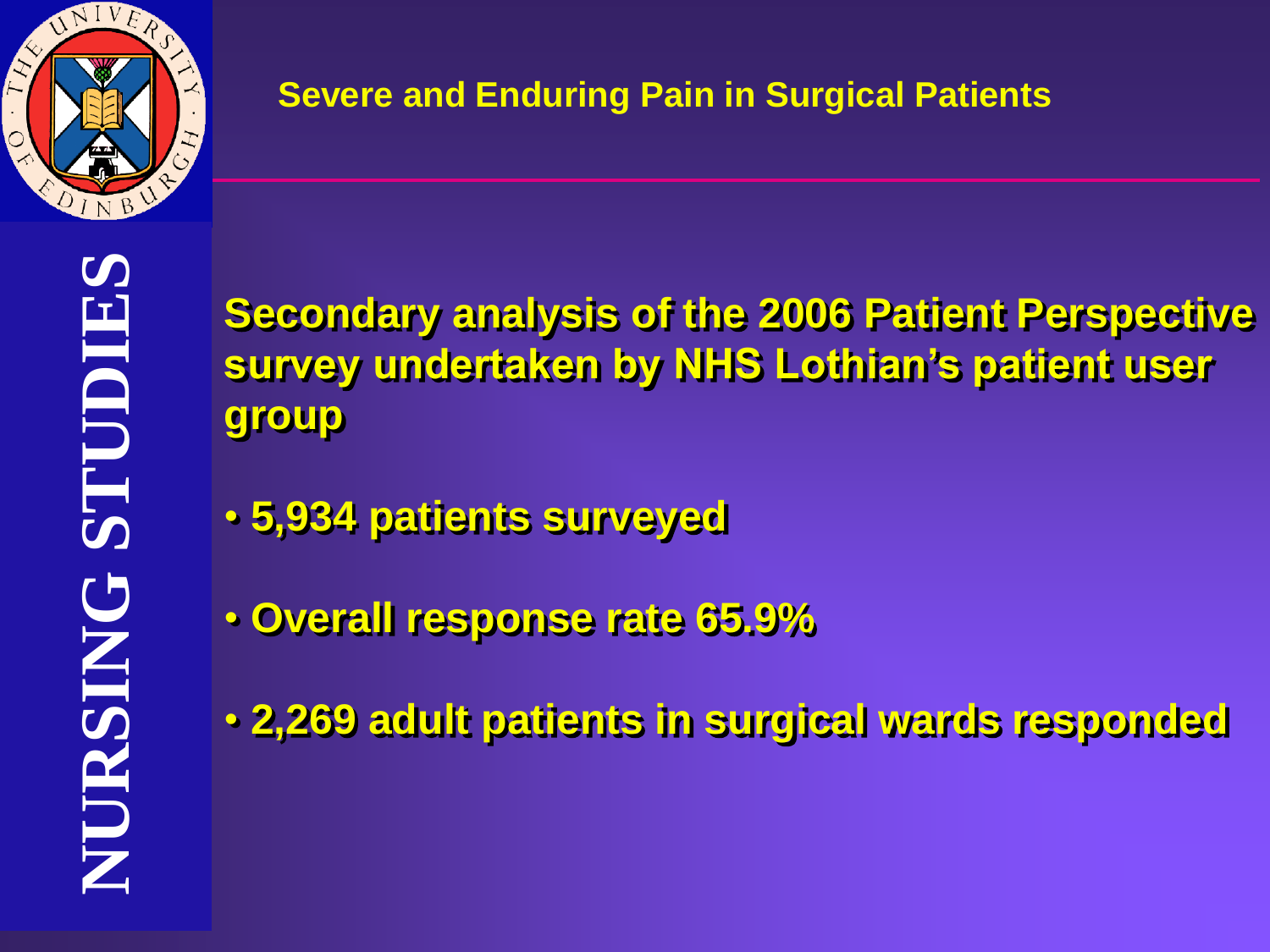

**5 questions on pain and pain management**

**Demographic variables - gender, age group, ethnic group**

**Other variables - ward, type of ward, whether the patient had an operation or not, elective or emergency admission**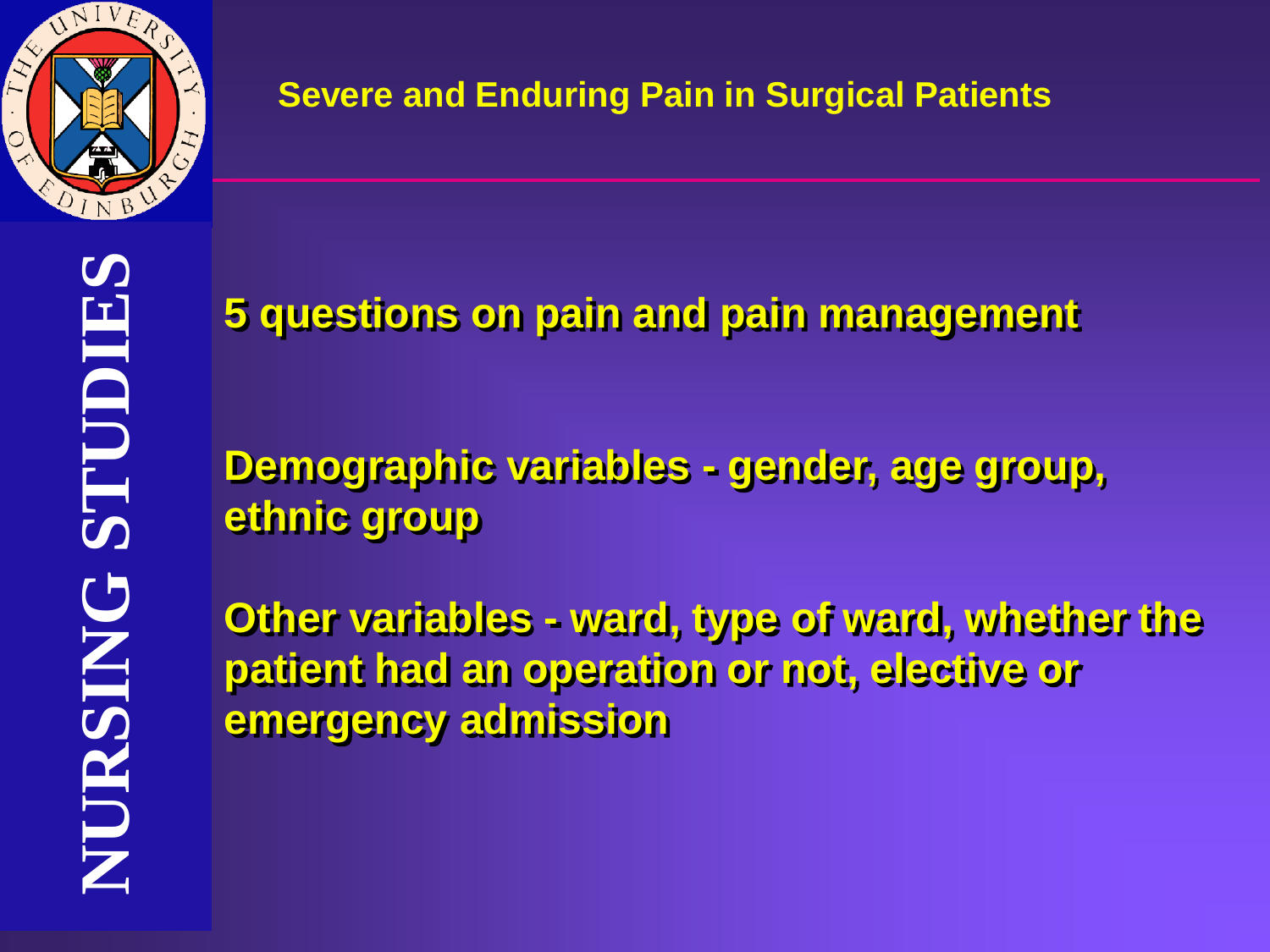



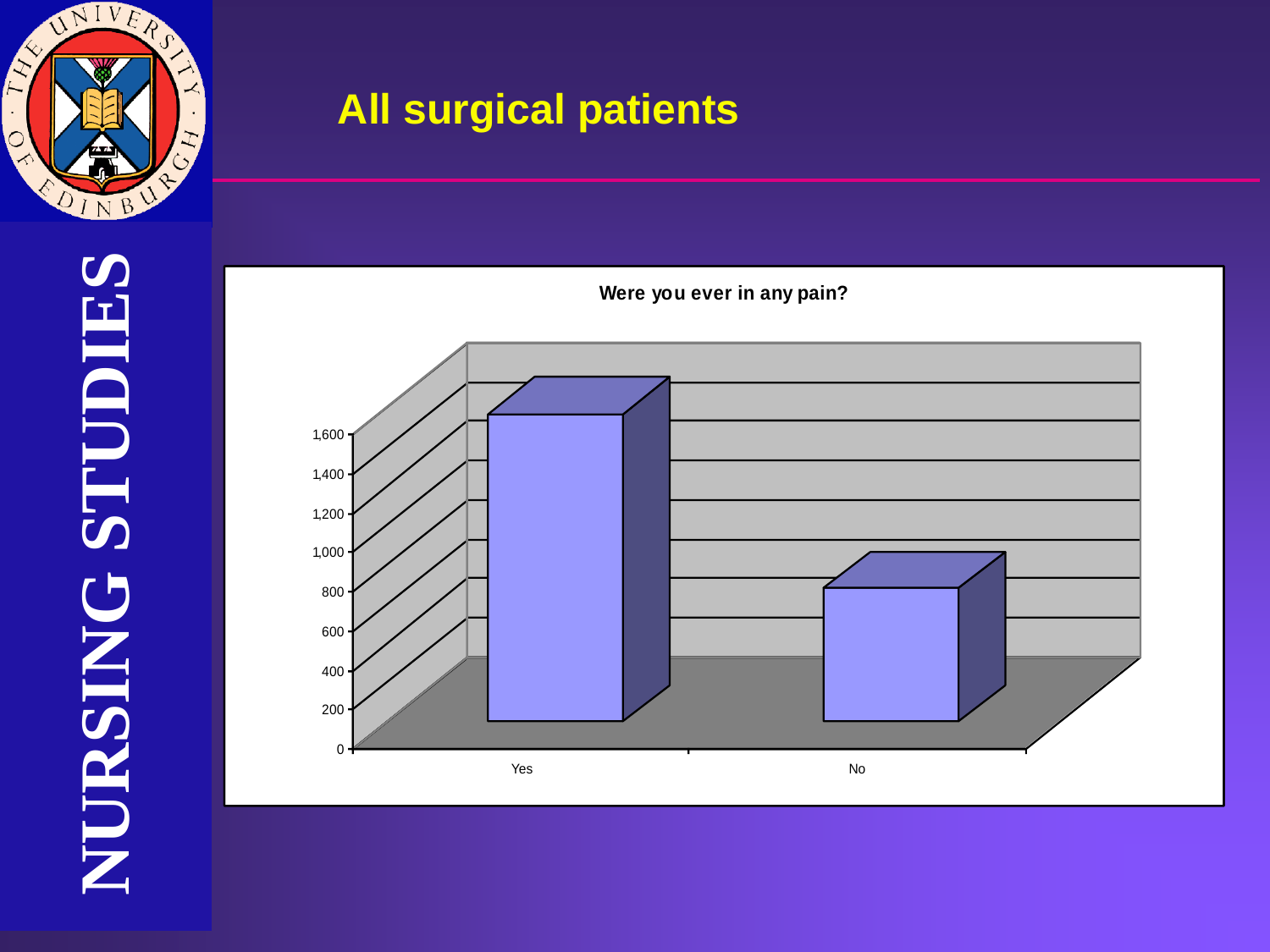

During your stay in hospital, how much of the time were you in pain?

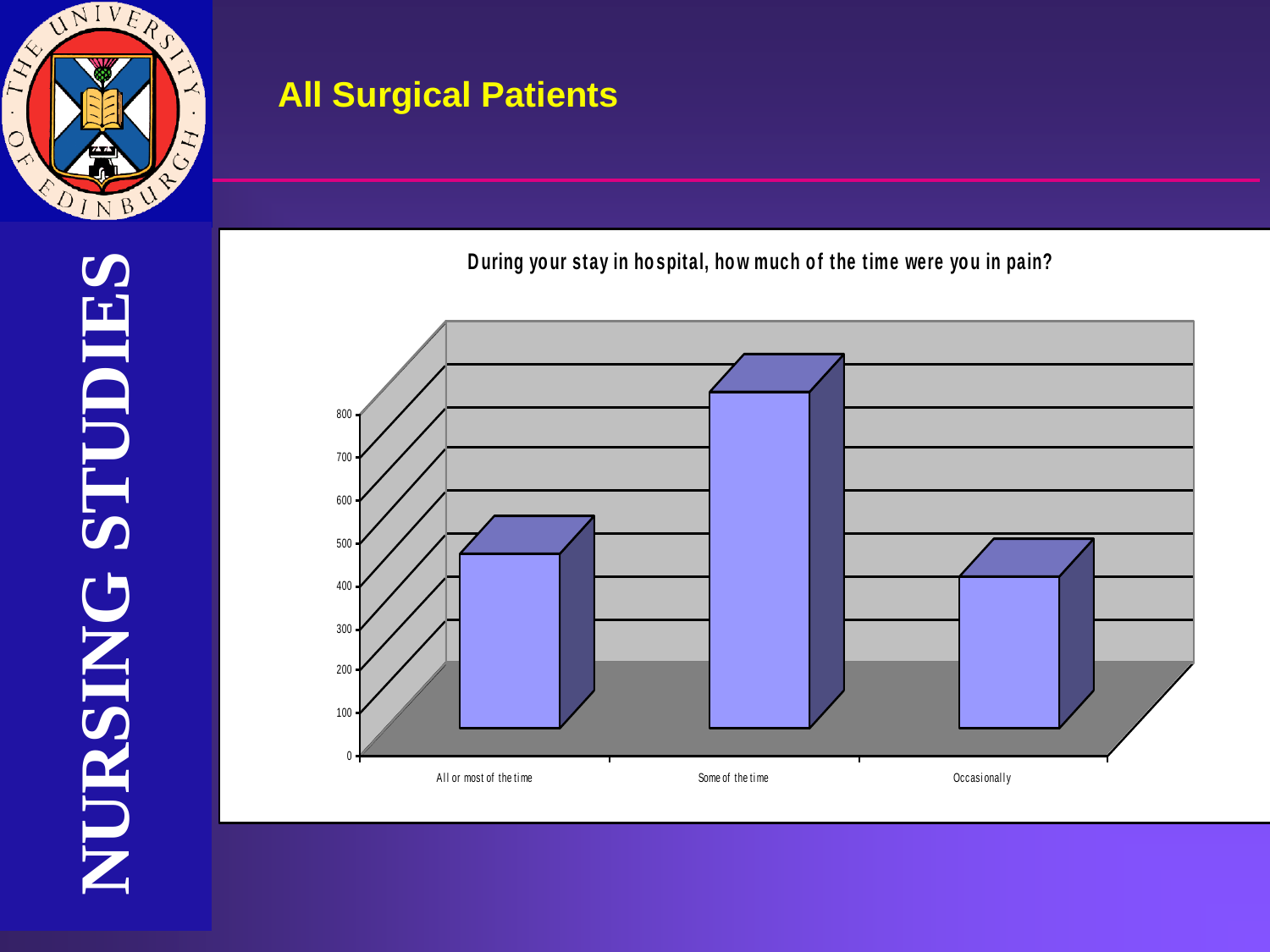

**When you had pain, was it usually severe, moderate or mild?**

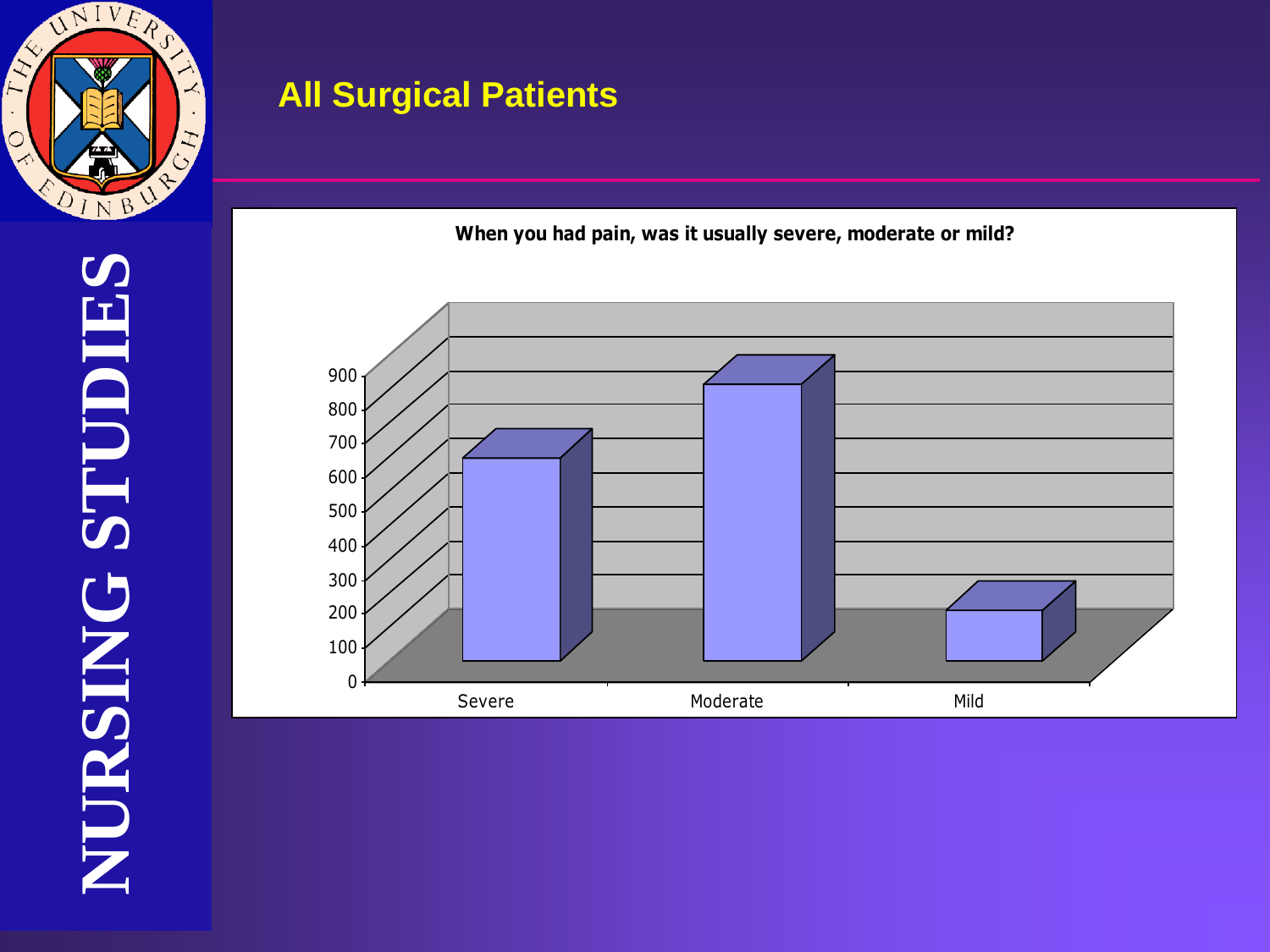

## **Do you think hospital staff did everything they could to help control your pain?**

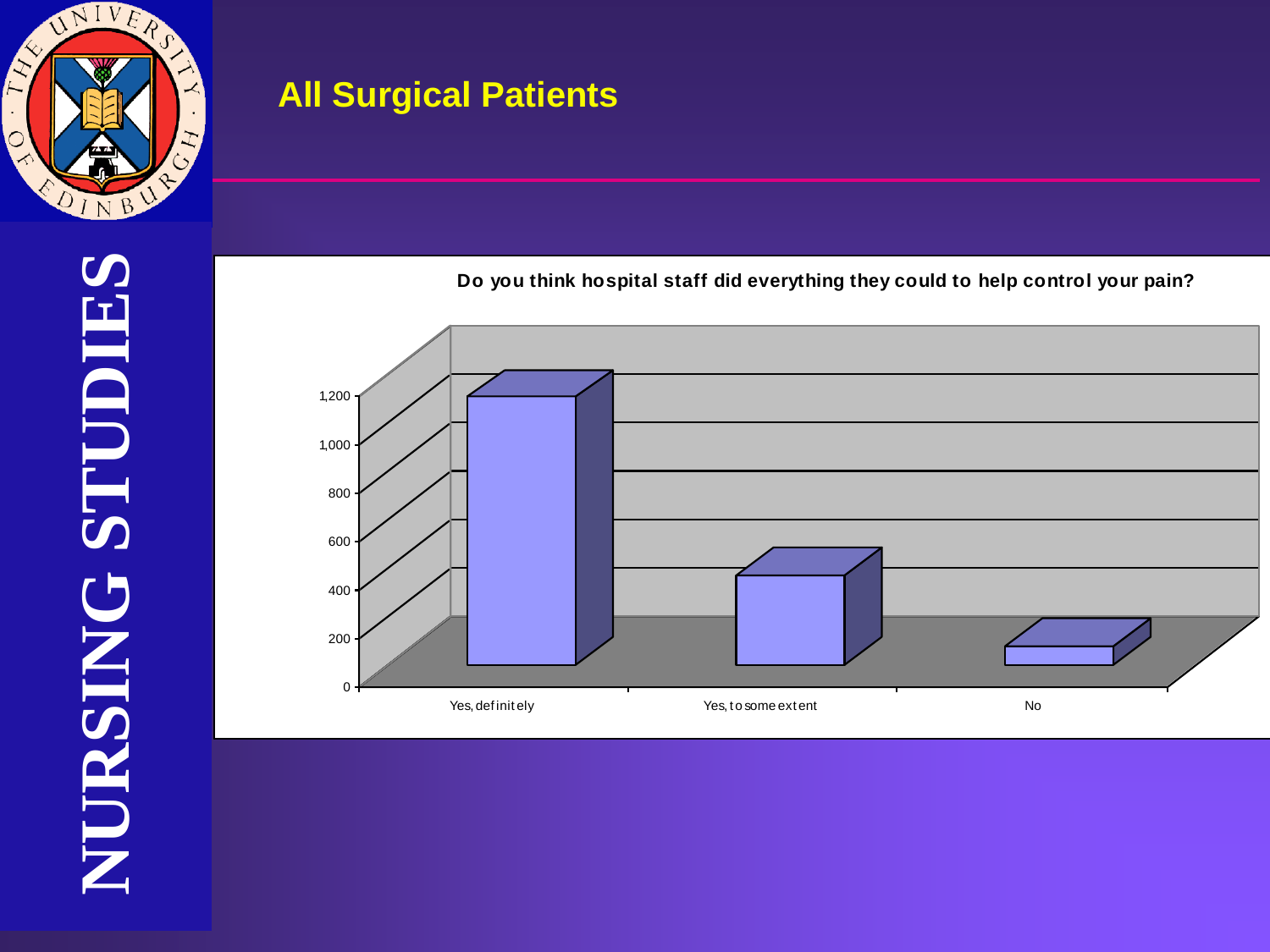

NURSING STUDIES **NURSING STUDIES NURSING STUDIES**



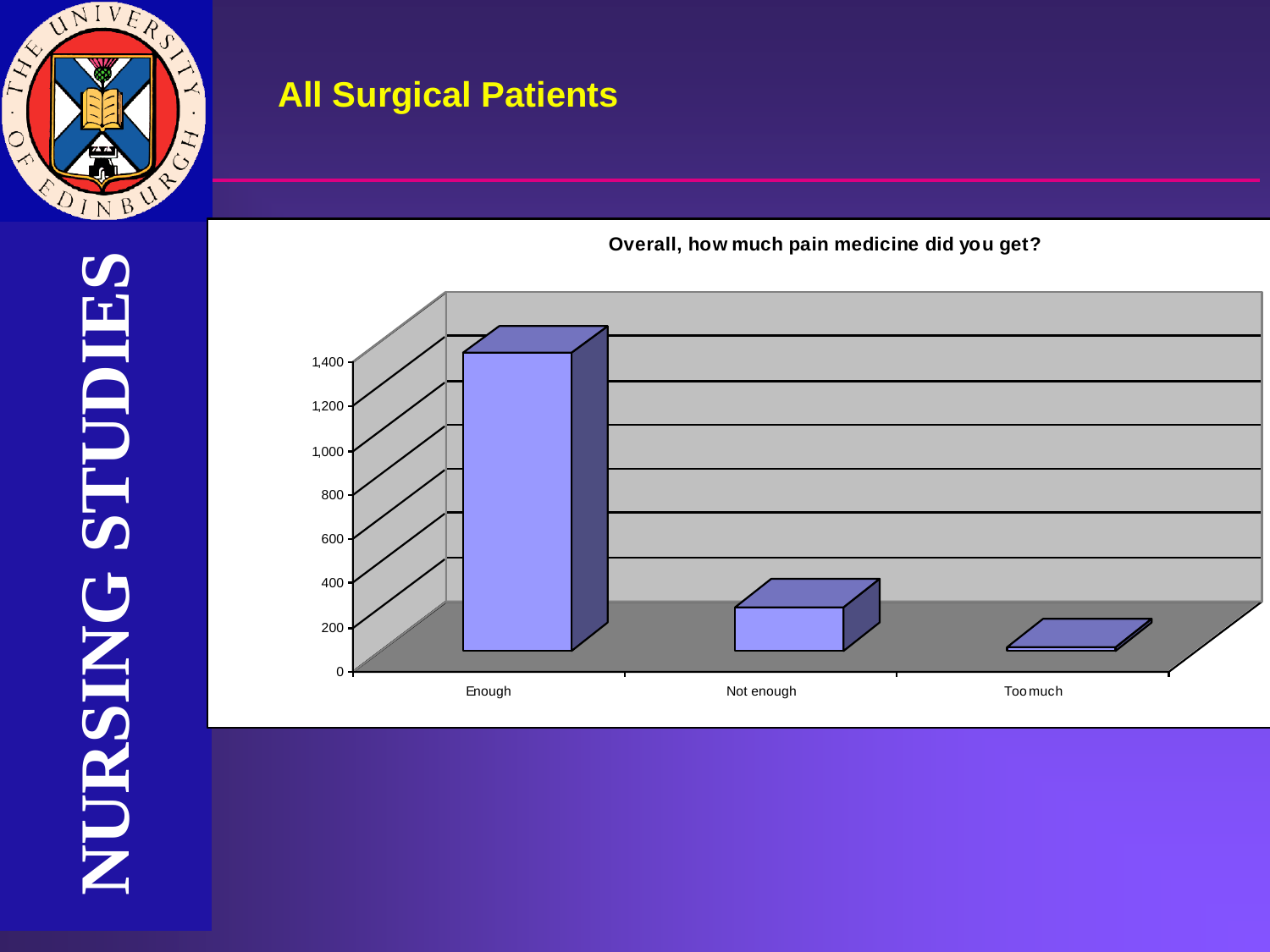

#### **SEP Surgical Patients**

NURSING STUDIES **NURSING STUDIES NURSING STUDIES**



**Chi-Square Test = 18.3, df=2, p<0.001**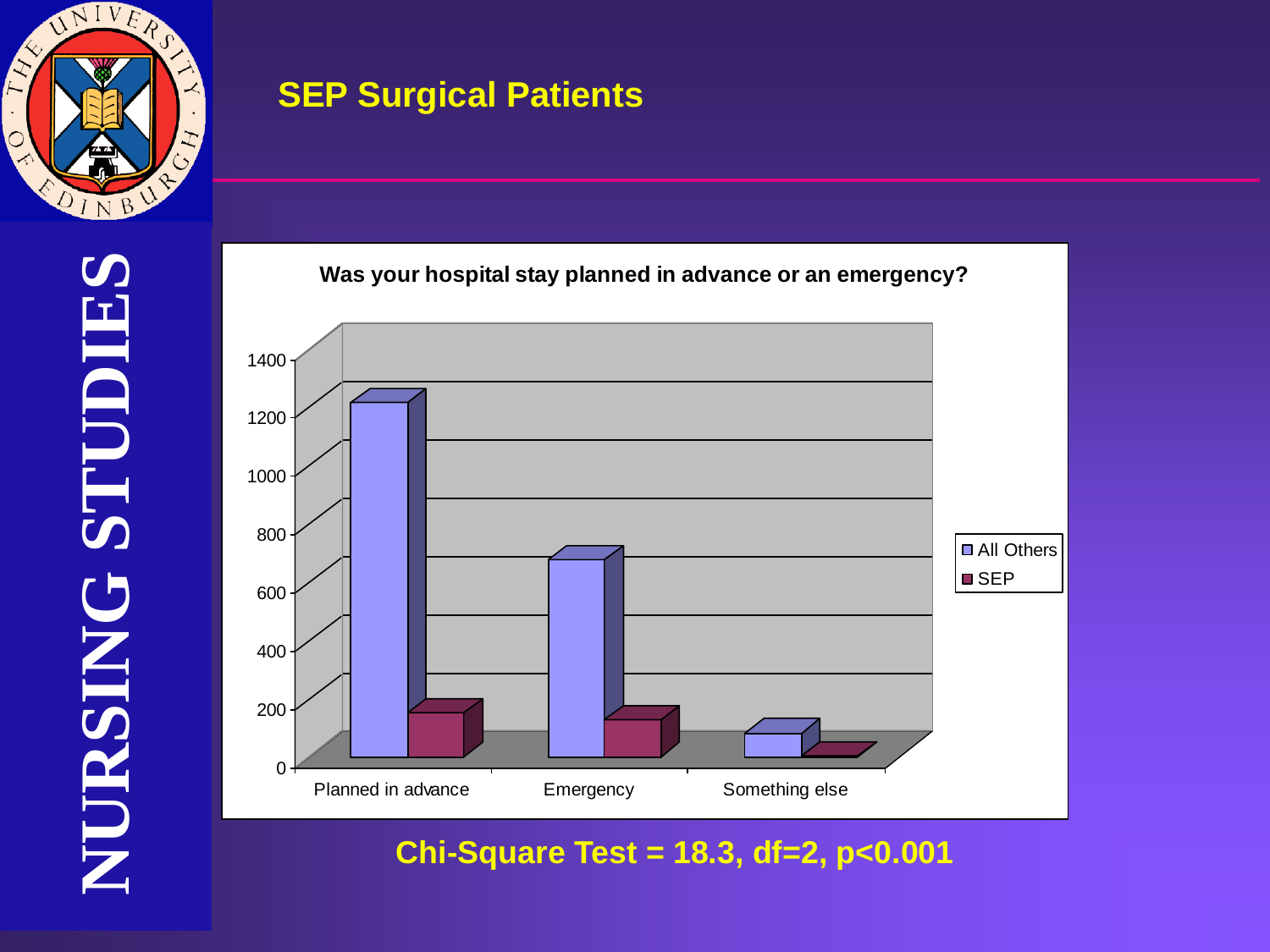

**NURSING STUDIES**

**NURSING STUDIES**

NURSING STUDIES

#### **SEP Surgical Patients**



Chi-Square Test =  $13.9$ , df=1,  $p < 0.001$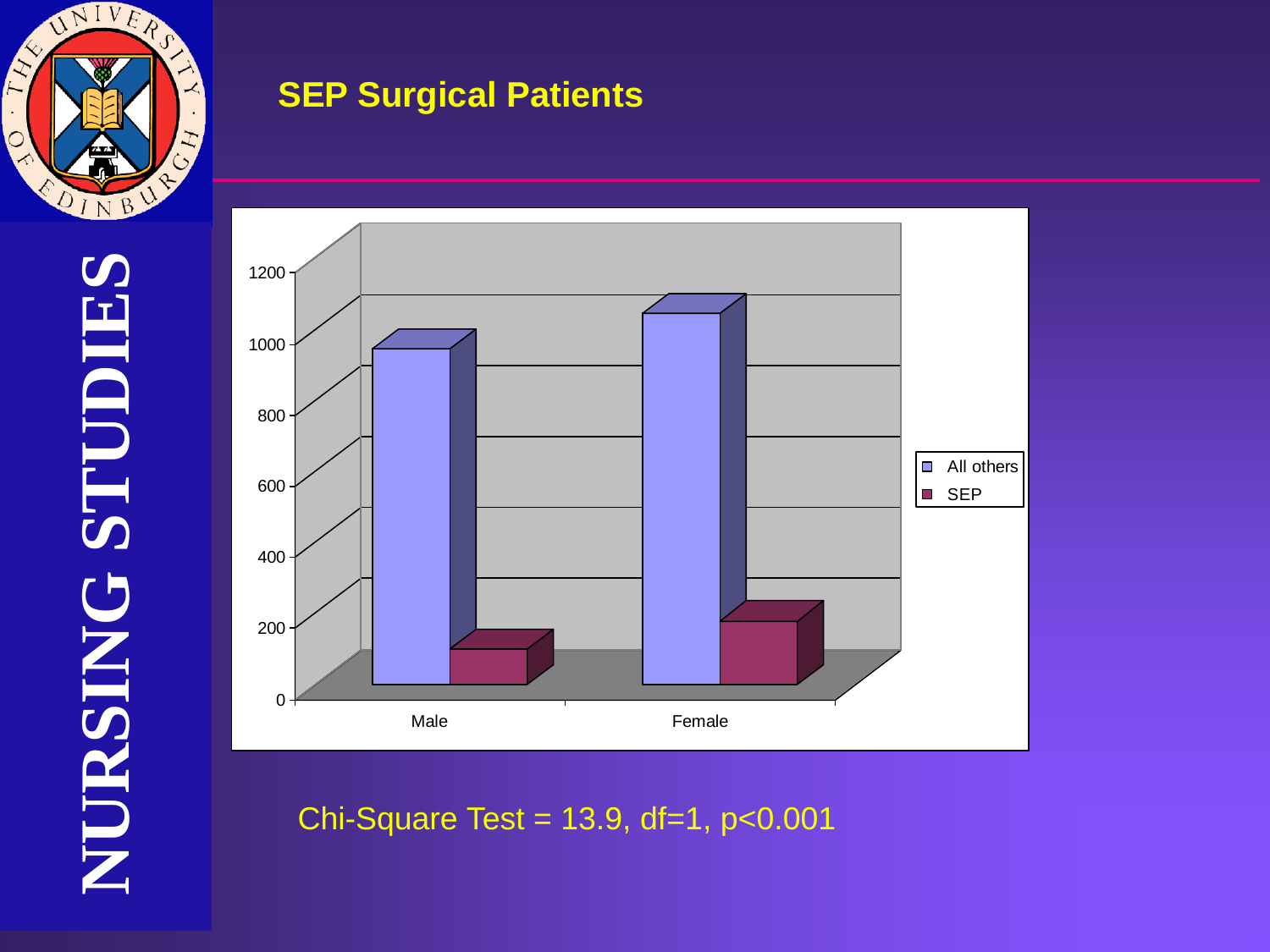

NURSING STUDIES **NURSING STUDIES NURSING STUDIES**

| How old are<br>you? | Overall, how<br>would you<br>rate the care<br>you<br>received? |
|---------------------|----------------------------------------------------------------|
|                     | $-0.133$ <sup>**</sup> )<br>221<br>$\mathbf{h}$                |

\*\* Correlation is significant at the 0.01 level (2-tailed).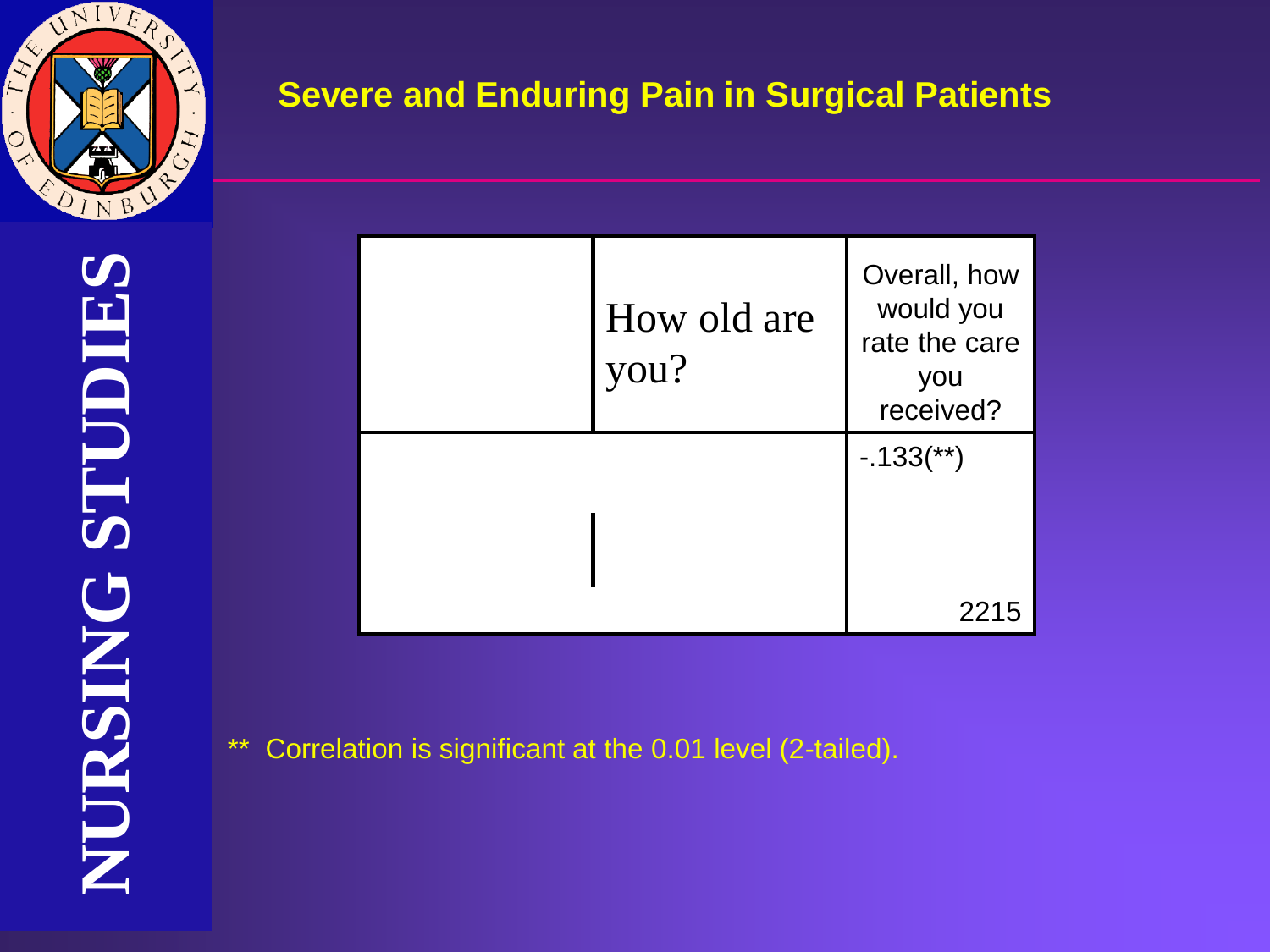

|                                                                                                                                                                                                                                     |                        |                            | How old<br>are<br>you?   | During your<br>stay in<br>hospital,<br>how much<br>of the time<br>were you in<br>pain? | When you<br>had pain,<br>was it<br>usually<br>severe,<br>moderate or<br>mild? | Do you<br>think the<br>hospital<br>staff did<br>everything<br>they could<br>to help<br>control<br>your pain? | Overall,<br>how much<br>pain<br>medicine<br>did you<br>get? |
|-------------------------------------------------------------------------------------------------------------------------------------------------------------------------------------------------------------------------------------|------------------------|----------------------------|--------------------------|----------------------------------------------------------------------------------------|-------------------------------------------------------------------------------|--------------------------------------------------------------------------------------------------------------|-------------------------------------------------------------|
| Spearman's<br>How old are you?<br>rho<br>During your stay in<br>the time were you in<br>pain?<br>When you had pain,<br>moderate or mild?<br>Do you think the<br>hospital staff did<br>everything they could<br>to help control your |                        | Correlation<br>Coefficient | 1.000                    | $.114$ <sup>**</sup> )                                                                 | $.087$ <sup>(**)</sup> )                                                      | $-.088$ <sup>(**</sup> )                                                                                     | $-.098$ <sup>(**)</sup> )                                   |
|                                                                                                                                                                                                                                     |                        | Sig. (2-tailed)            |                          | .000                                                                                   | .001                                                                          | .001                                                                                                         | .000                                                        |
|                                                                                                                                                                                                                                     |                        | $\mathsf{N}$               | 2225                     | 1532                                                                                   | 1524                                                                          | 1533                                                                                                         | 1534                                                        |
|                                                                                                                                                                                                                                     | hospital, how much of  | Correlation<br>Coefficient | $.114$ <sup>**</sup> )   | 1.000                                                                                  | $.439$ <sup>(**)</sup> )                                                      | $-.244$ <sup>**</sup> )                                                                                      | $-.286$ <sup>**</sup> )                                     |
|                                                                                                                                                                                                                                     |                        | Sig. (2-tailed)            | .000                     |                                                                                        | .000                                                                          | .000                                                                                                         | .000                                                        |
|                                                                                                                                                                                                                                     |                        | $\overline{\mathsf{N}}$    | 1532                     | 1558                                                                                   | 1546                                                                          | 1554                                                                                                         | 1555                                                        |
|                                                                                                                                                                                                                                     | was it usually severe, | Correlation<br>Coefficient | $.087$ <sup>(**)</sup> ) | $.439$ <sup>(**)</sup> )                                                               | 1.000                                                                         | $-.204$ <sup>**</sup> )                                                                                      | $-.265$ <sup>**</sup> )                                     |
|                                                                                                                                                                                                                                     |                        | Sig. (2-tailed)            | .001                     | .000                                                                                   |                                                                               | .000                                                                                                         | .000                                                        |
|                                                                                                                                                                                                                                     |                        | $\mathsf{N}$               | 1524                     | 1546                                                                                   | 1550                                                                          | 1547                                                                                                         | 1547                                                        |
|                                                                                                                                                                                                                                     |                        | Correlation<br>Coefficient | $.088$ <sup>(**</sup> )  | $-.244$ <sup>**</sup> )                                                                | $-.204$ <sup>**</sup> )                                                       | 1.000                                                                                                        | $.556$ <sup>(**)</sup> )                                    |
|                                                                                                                                                                                                                                     |                        | Sig. (2-tailed)            |                          |                                                                                        |                                                                               |                                                                                                              | .000                                                        |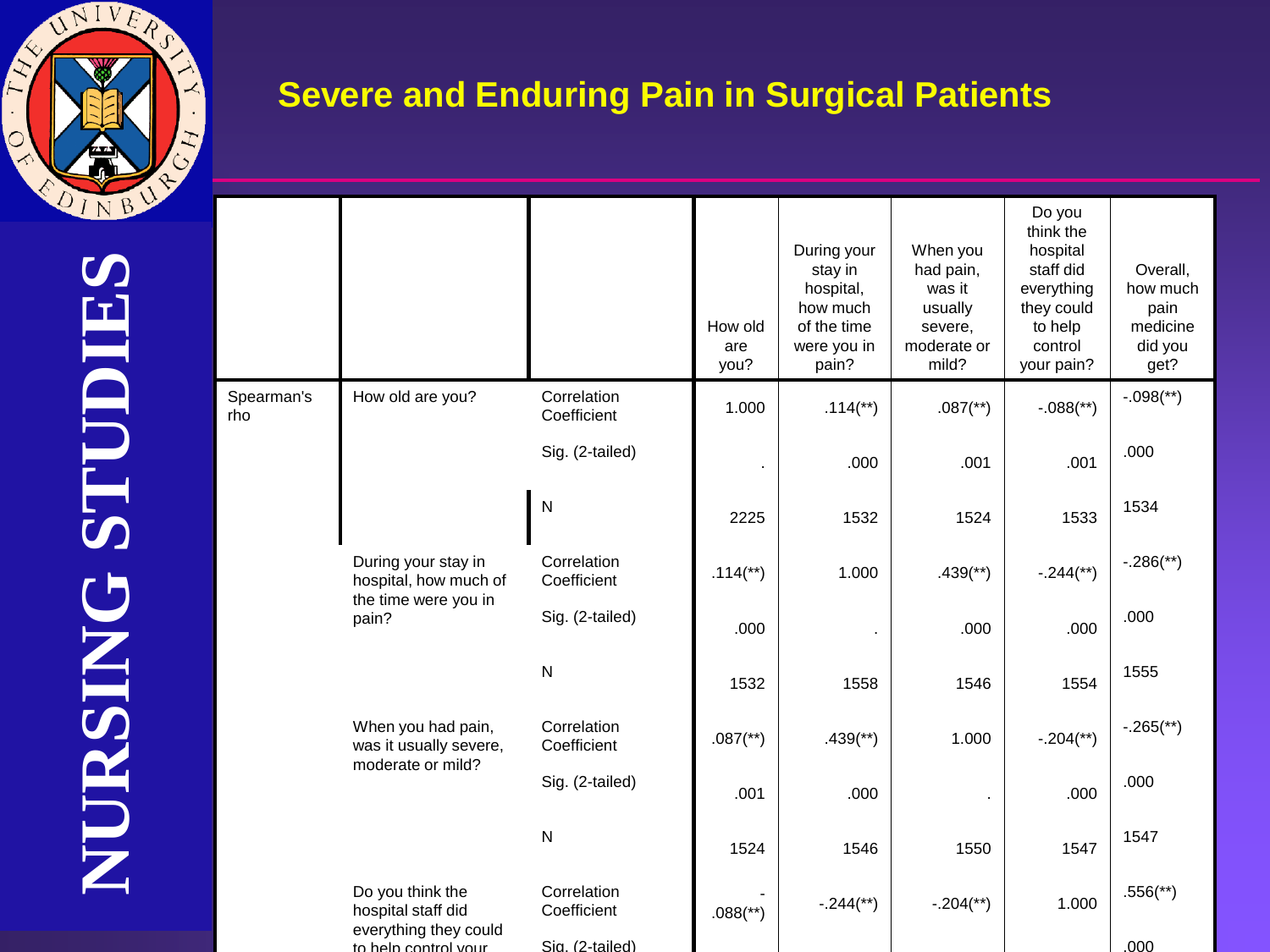# Expectations of Pain

- Previous study demonstrated patients expect to have pain Their expectation had a correlation to the satisfaction level
- Were also satisfied if staff appeared to care about their pain. (Tocher 2013)
- Pain seen as a natural consequence of surgery.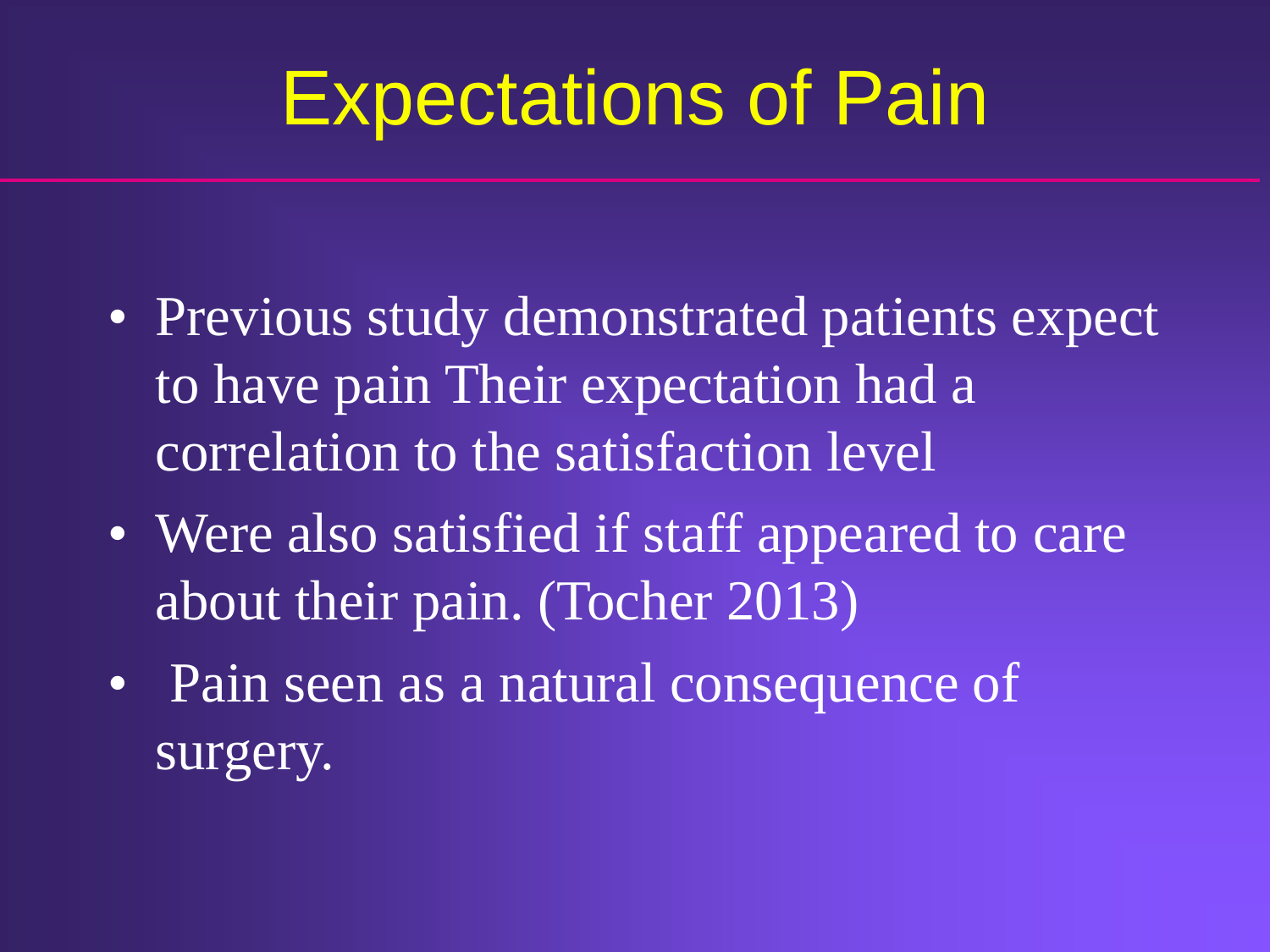# Recommendations for Practice

- Look behind the satisfaction scores
- Establish the patient's previous experiences of pain
- Know the pain level preoperatively.